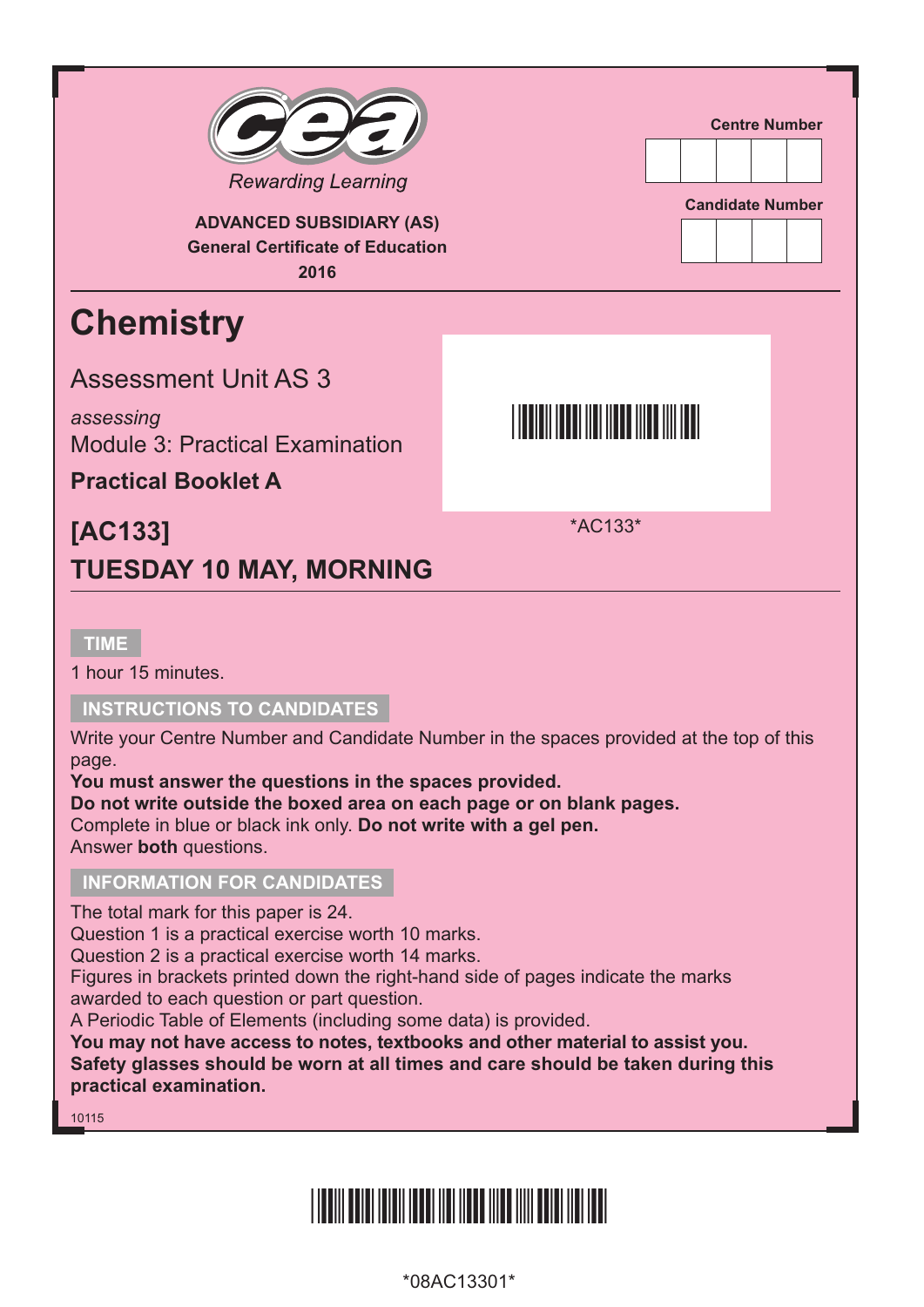## **BLANK PAgE**

## **Do Not WRItE oN tHIS PAgE**



\*08AC13302\*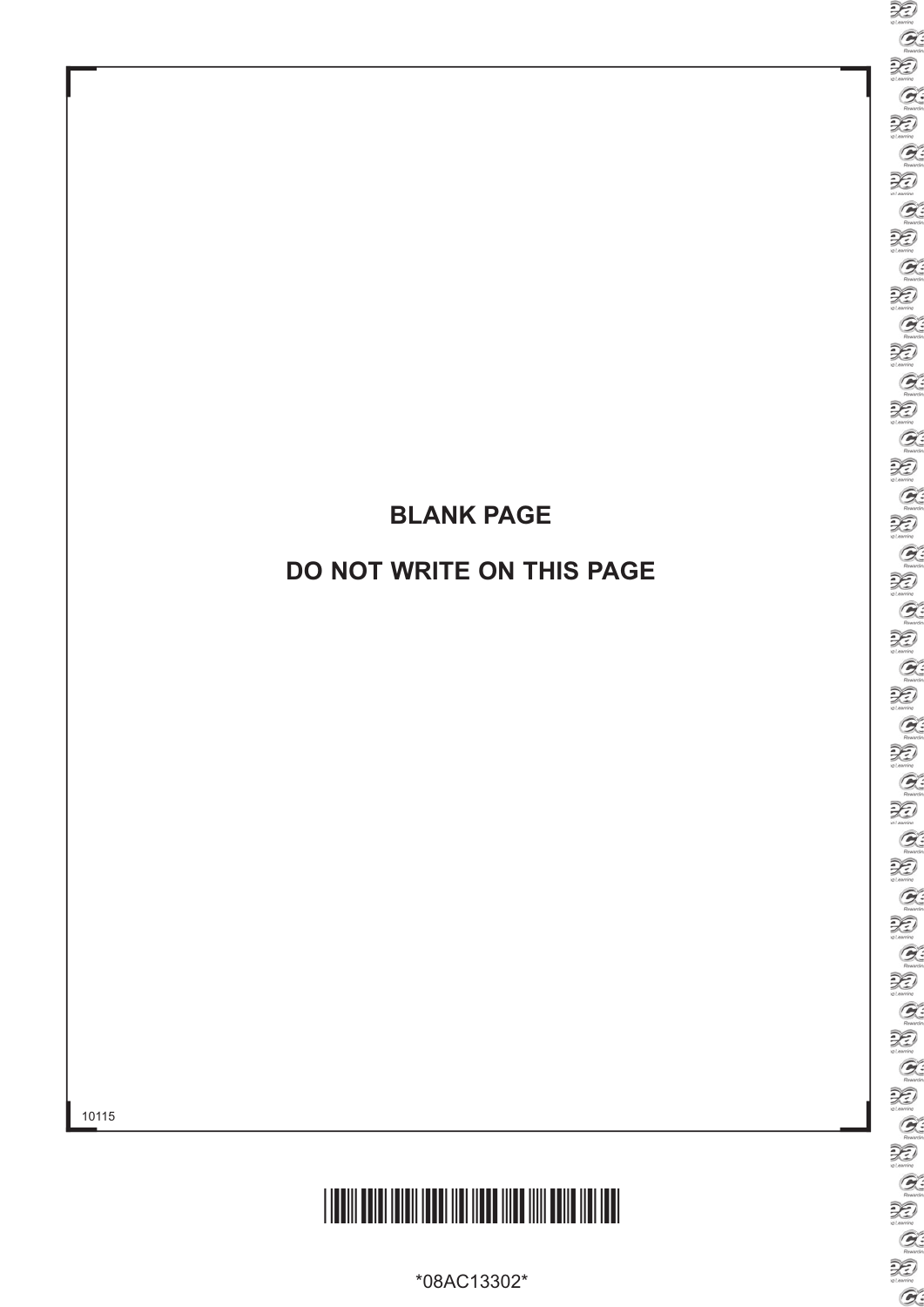#### **1 titration exercise**

**(a)** You are required to carry out a titration between solution **A** and hydrochloric acid.

You are provided with:

Solution **A** 0.10mol dm−<sup>3</sup> hydrochloric acid Phenolphthalein indicator

Carry out the titration by:

- rinsing out the burette with the 0.10mol dm−<sup>3</sup> hydrochloric acid
- filling the burette with the 0.10 mol dm<sup>-3</sup> hydrochloric acid
- transferring 25.0 cm<sup>3</sup> of solution **A** to the conical flask
- adding three drops of phenolphthalein indicator to the solution in the conical flask and titrating until the end point is reached.

Present your results in a table and calculate the average titre. [8]

|  | (b) State the colour change at the end point. |  |  |  |  |  |
|--|-----------------------------------------------|--|--|--|--|--|
|--|-----------------------------------------------|--|--|--|--|--|

 $[2]$ 

<sup>10115</sup> **[turn over**

# <u>\*18303 \*18303 \*18303 \*18303 \*18303 \*18303 \*18303 \*18303 \*18303 \*1830</u>

\*08AC13303\*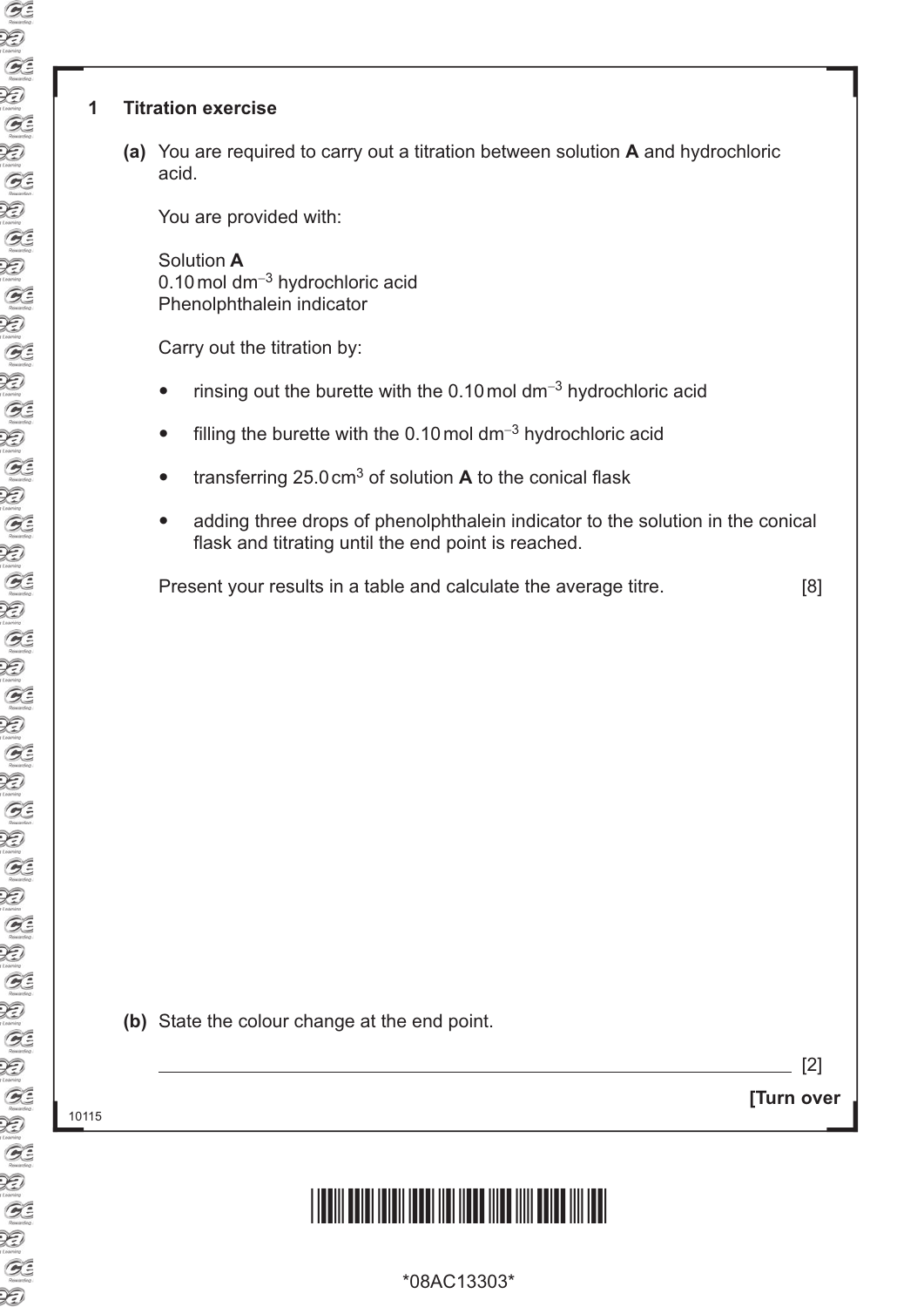#### **2 observation**

**(a)** You are provided with a mixture of two salts, labelled **B**.

Carry out the following tests on the mixture. Record your observations in the spaces below.

|                | <b>Test</b>                                                                                                                                                  | <b>Observations</b> |
|----------------|--------------------------------------------------------------------------------------------------------------------------------------------------------------|---------------------|
| 1              | Add a half spatula measure of<br>the solid <b>B</b> to a test tube<br>containing 5 cm <sup>3</sup> of dilute nitric<br>acid.                                 |                     |
|                | Add 4 drops of silver nitrate<br>solution.                                                                                                                   |                     |
|                | Add 5 cm <sup>3</sup> of dilute ammonia<br>solution.                                                                                                         | [4]                 |
| $\overline{2}$ | Dissolve a spatula measure of<br>solid <b>B</b> in a test tube containing<br>$5 \text{ cm}^3$ of water.                                                      |                     |
|                | Add 1 cm <sup>3</sup> of magnesium nitrate<br>solution. Warm gently.                                                                                         |                     |
|                |                                                                                                                                                              | $[1]$               |
| 3              | Add a spatula measure of the<br>solid $\bf{B}$ to 2 cm <sup>3</sup> of dilute sodium<br>hydroxide in a test tube and<br>warm gently and cautiously<br>smell. |                     |
|                | Hold a glass rod dipped in<br>concentrated hydrochloric acid at<br>the mouth of the test tube.                                                               | [2]                 |
| 4              | Dip a nichrome wire loop in<br>concentrated hydrochloric acid,<br>touch solid <b>B</b> with the wire.                                                        |                     |
|                | Hold the wire in a blue Bunsen<br>flame.                                                                                                                     |                     |
|                |                                                                                                                                                              | $[1]$               |

\*08AC13304\*

10115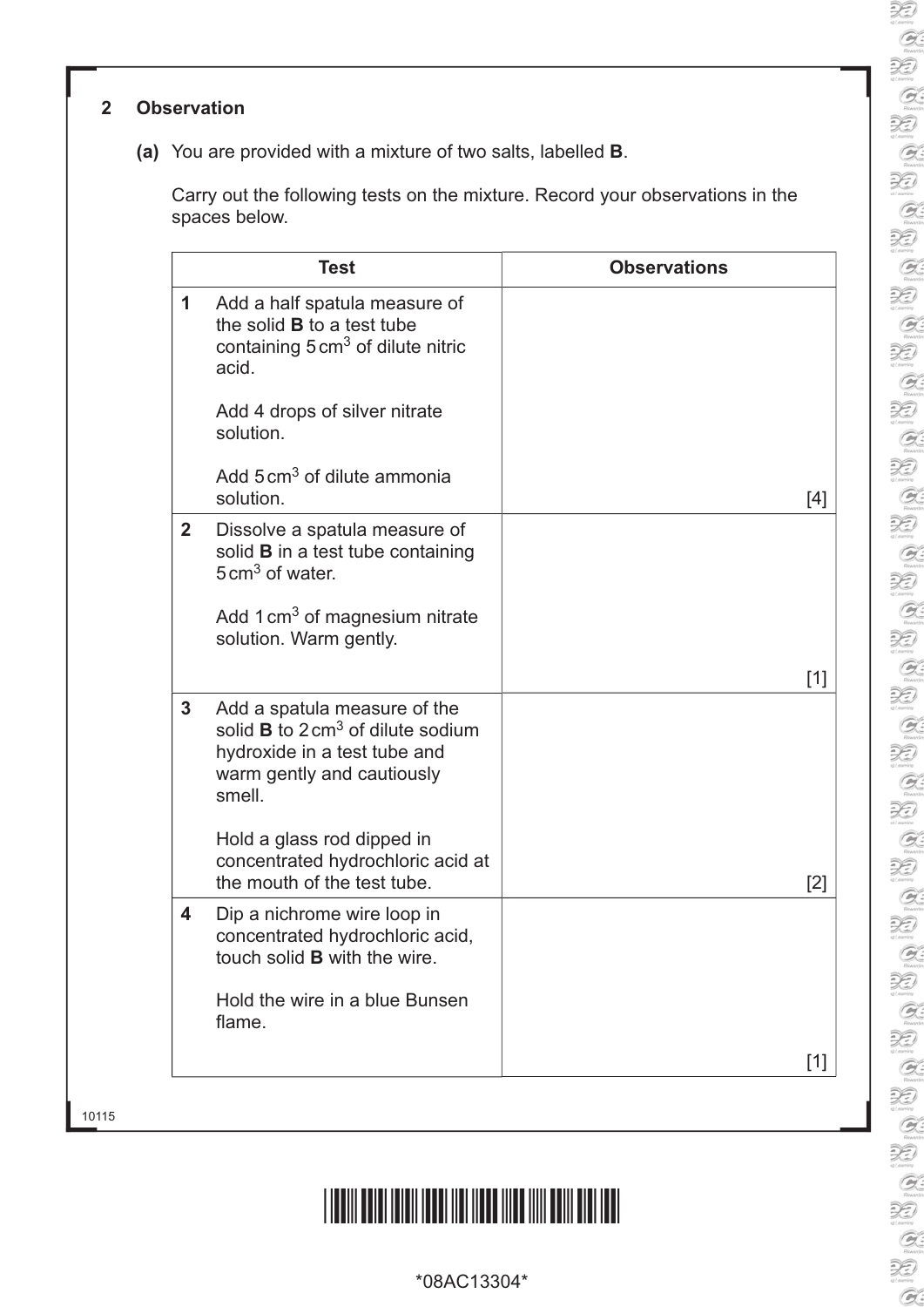**(b)** You are provided with a solution containing an organic compound, labelled **C**.

Carry out the following tests on the solution. Record your observations in the spaces below.

|              | <b>Test</b>                                                                                                                                             | <b>Observations</b> |
|--------------|---------------------------------------------------------------------------------------------------------------------------------------------------------|---------------------|
| 1            | Describe the smell of<br>solution C.                                                                                                                    |                     |
|              |                                                                                                                                                         | $[1]$               |
| $\mathbf{2}$ | Place a drop of solution C onto<br>Universal Indicator paper.                                                                                           |                     |
|              |                                                                                                                                                         | $[1]$               |
| $\mathbf{3}$ | Add 10 drops of solution C to<br>$2 \text{ cm}^3$ of acidified potassium<br>dichromate solution in a test<br>tube. Warm the mixture in a<br>water bath. |                     |
|              |                                                                                                                                                         | $[1]$               |
| 4            | Add a spatula measure of<br>anhydrous sodium carbonate to a<br>test tube one quarter full of<br>solution C.<br>Test any gas produced with<br>limewater. |                     |
|              |                                                                                                                                                         | $[3]$               |
|              |                                                                                                                                                         |                     |

10115

Ð

# <u>\*18AC13305 \*18AC13305 \*18AC13305 \*18AC13305 \*18AC13305 \*18AC13305 \*18AC13305 \*18AC13305 \*18AC13305 \*18AC13305 </u>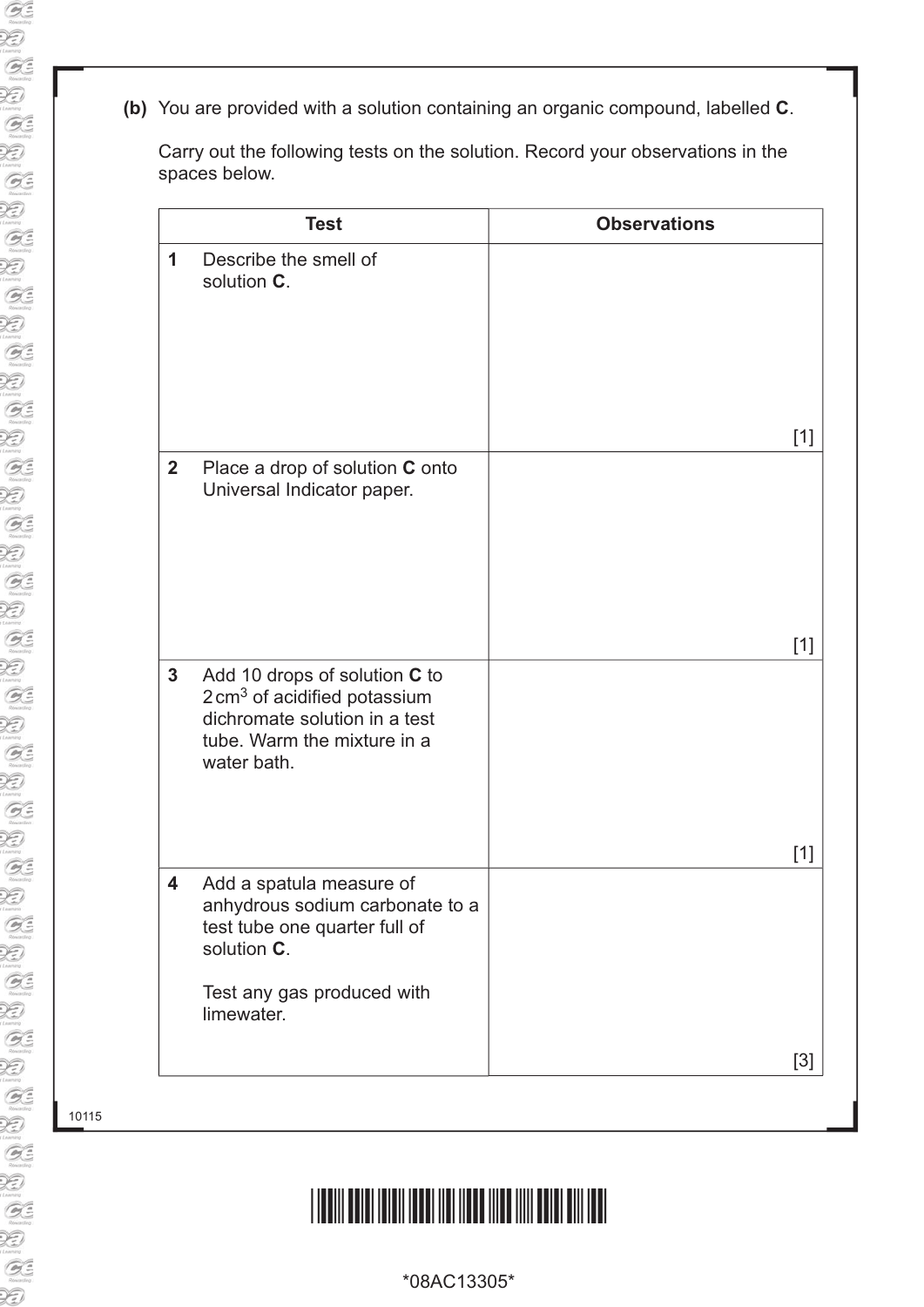

## **BLANK PAgE**

### **Do Not WRItE oN tHIS PAgE**

10115



\*08AC13306\*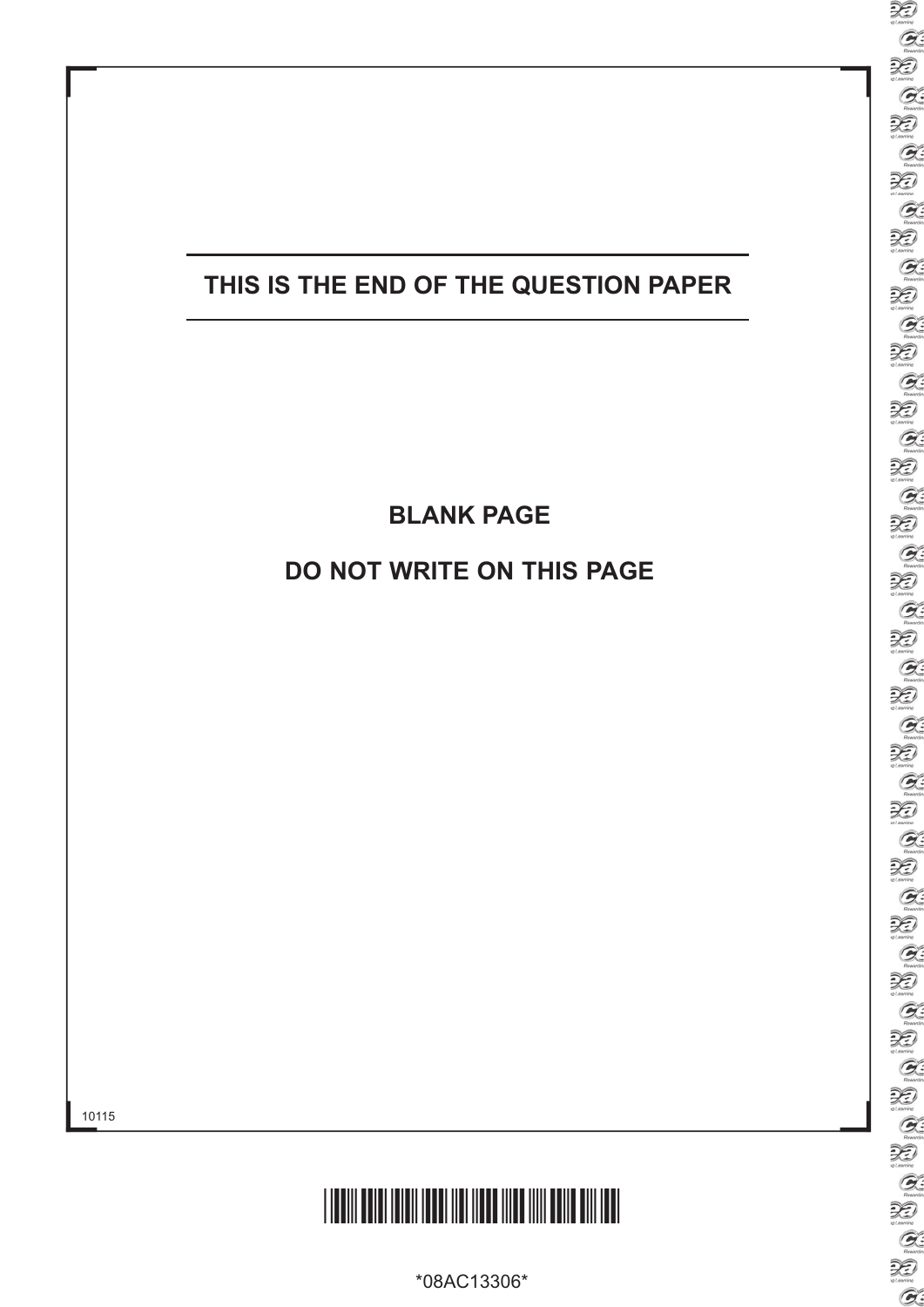## **BLANK PAgE**

### **Do Not WRItE oN tHIS PAgE**

10115



\*08AC13307\*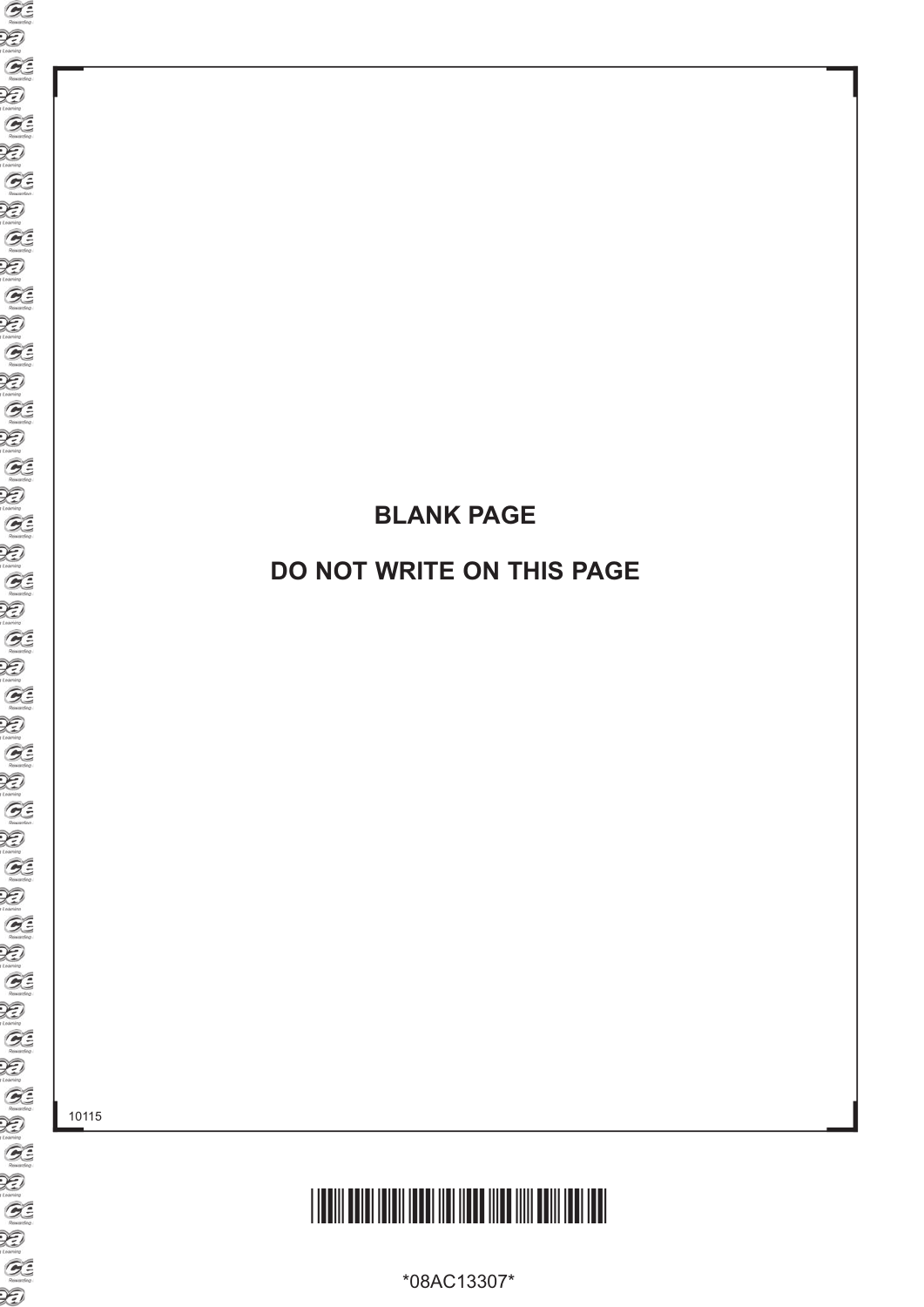### **Do Not WRItE oN tHIS PAgE**

| Question<br><b>Number</b>    | <b>Marks</b>                   |               |  |
|------------------------------|--------------------------------|---------------|--|
|                              | <b>Examiner</b><br><b>Mark</b> | <b>Remark</b> |  |
|                              |                                |               |  |
| 2                            |                                |               |  |
| <b>Total</b><br><b>Marks</b> |                                |               |  |

ī

Permission to reproduce all copyright material has been applied for. In some cases, efforts to contact copyright holders may have been unsuccessful and CCEA will be happy to rectify any omissions of acknowledgement in future if notified.

209531

# \*08AC13308\*

\*08AC13308\*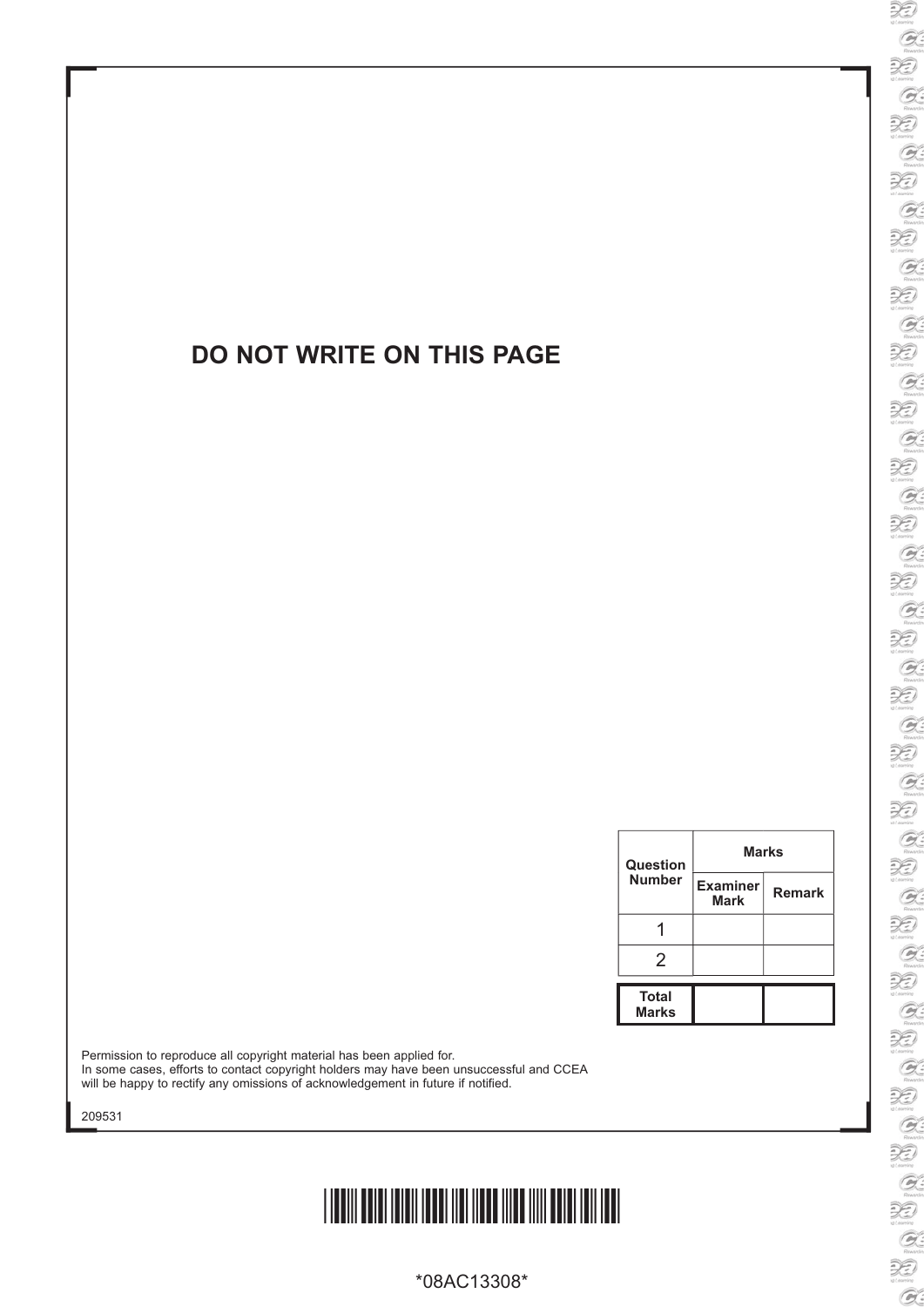

#### **ADVANCED SUBSIDIARY (AS) General Certificate of Education 2016**

## **Chemistry**

## Assessment Unit AS 3

*assessing*

Module 3: Practical Examination **Practical Booklet A**

**[AC133]**

**TUESDAY 10 MAY, MORNING**



**APPARATUS AND MATERIALS LIST**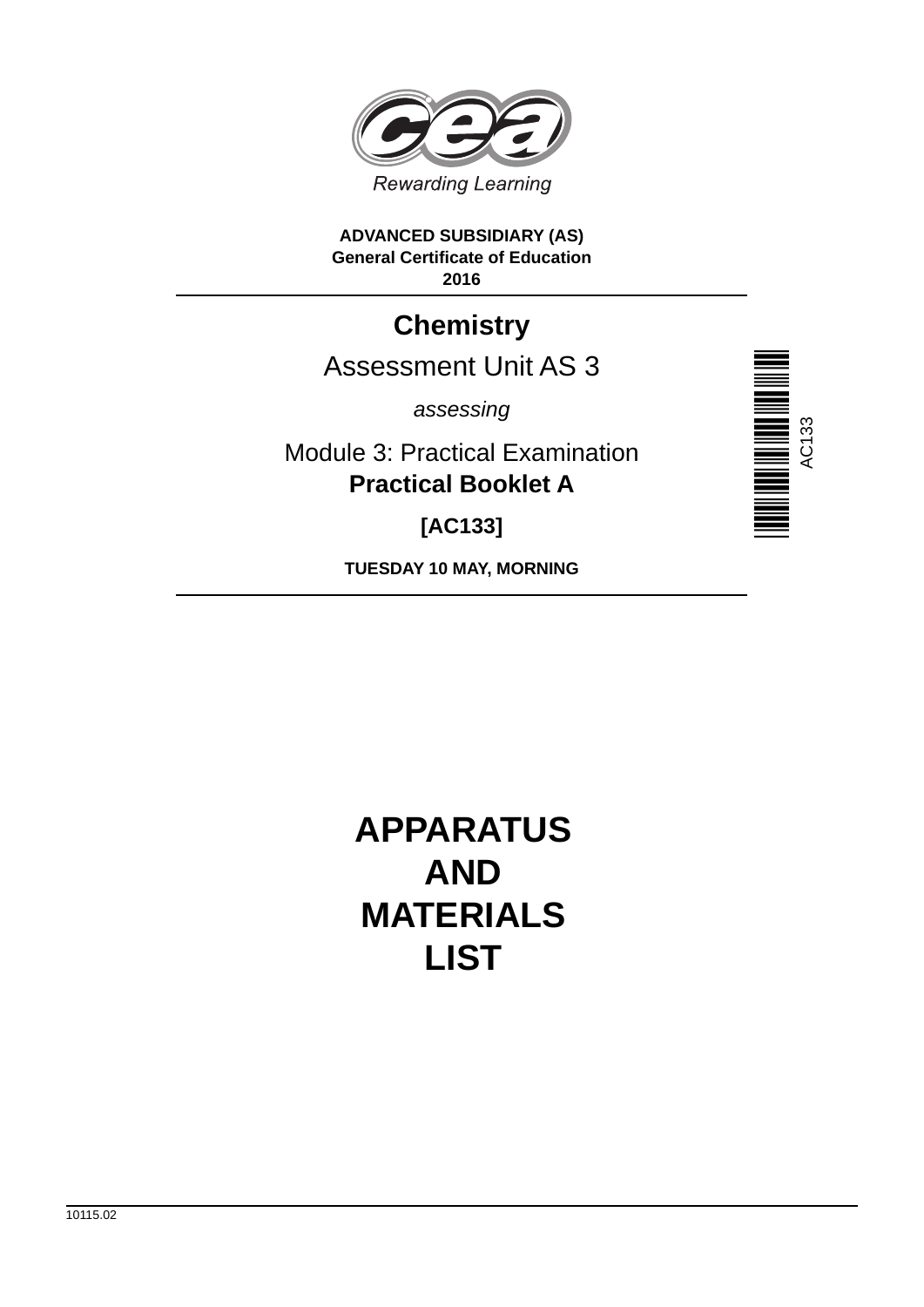#### **Advice for centres**

- All chemicals used should be at least laboratory reagent specification and labelled with appropriate safety symbols, e.g. irritant.
- For centres running multiple sessions candidates for the later session should be supplied with clean, dry glassware. If it is not feasible then glassware from the first session should be thoroughly washed, rinsed with deionised water and allowed to drain.
- **Ensure all chemicals are in date otherwise expected observations may not be seen.**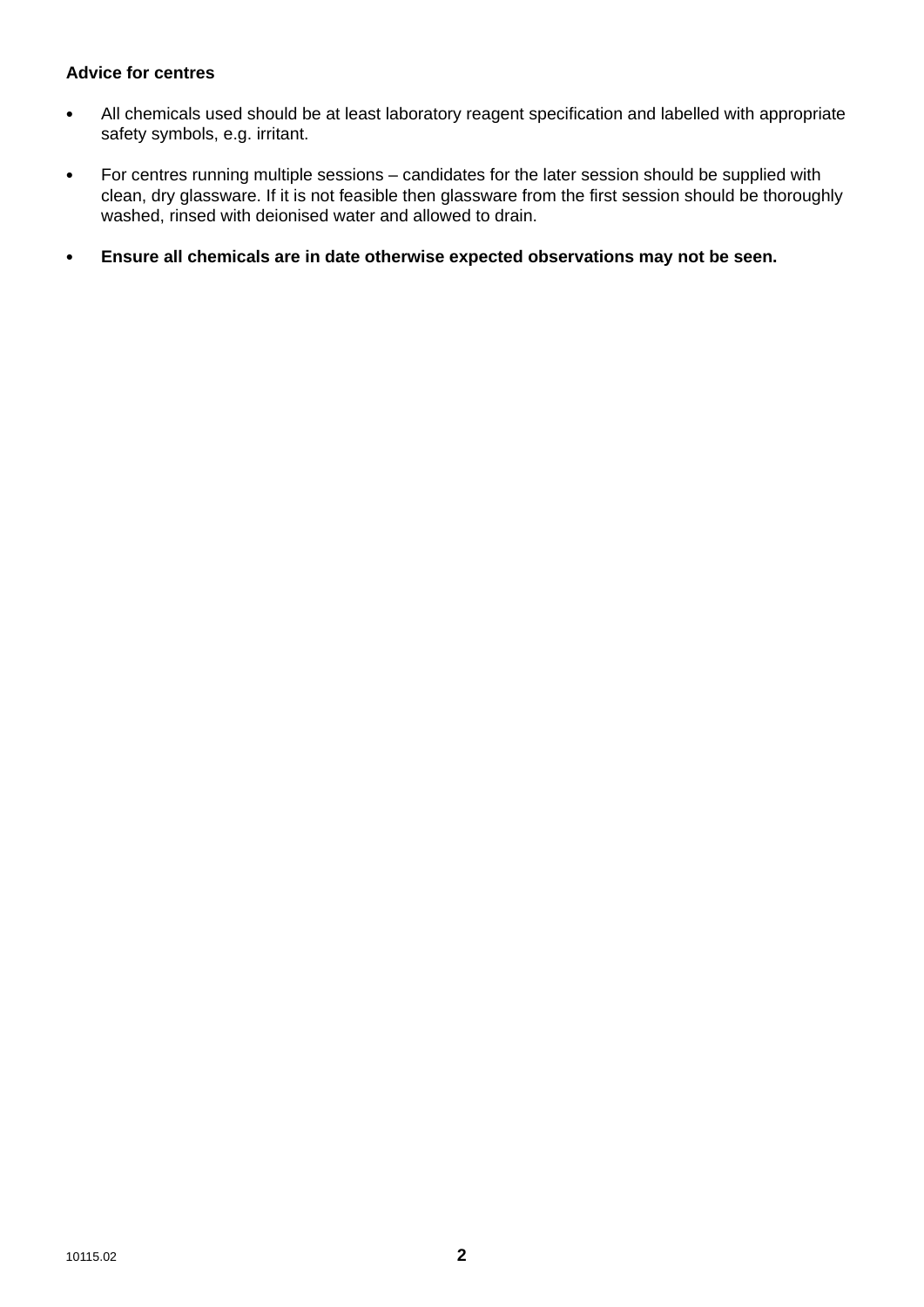#### **Practical Examination**

Each candidate must be supplied with safety goggles or glasses.

#### **Question No. 1**

Each candidate must be supplied with:

- $\bullet$  one 50 cm<sup>3</sup> burette of at least class B quality;
- a funnel for filling the burette;
- a retort stand and clamp;
- two beakers of 100 cm<sup>3</sup> capacity;
- one 25 cm<sup>3</sup> pipette of at least class B quality;
- a safety pipette filler;
- three conical flasks of 250 cm<sup>3</sup> capacity;
- phenolphthalein indicator with dropper;
- a white tile or white paper;
- a wash bottle containing deionised water;
- 150cm3 of 0.10 mol dm–3 hydrochloric acid labelled **0.10 mol dm–3 hydrochloric acid** and **caution;**
- 150 cm3 of 0.10 mol dm–3 sodium hydroxide labelled **A** and **caution**.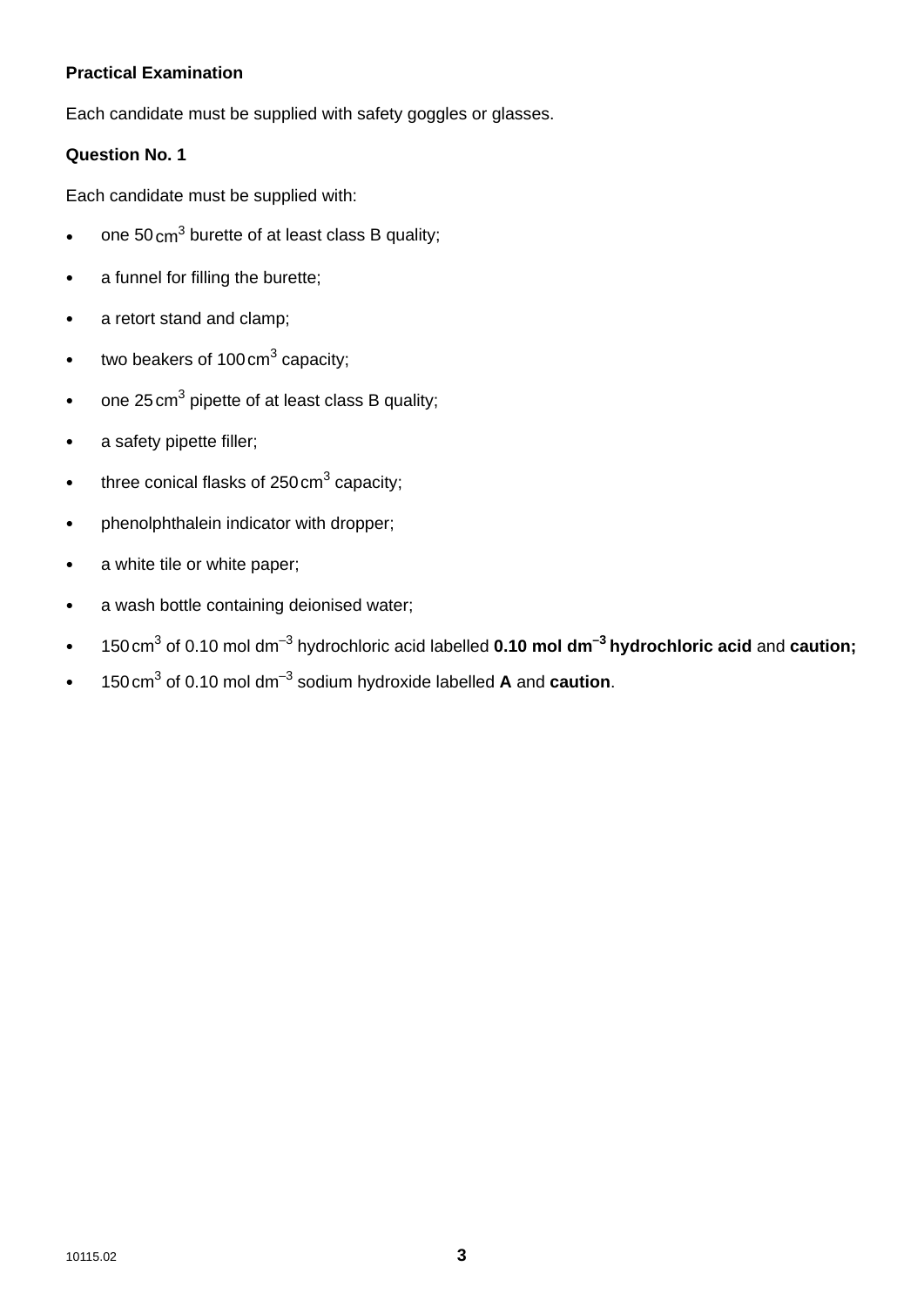#### **Question No. 2**

Each candidate must be supplied with:

- six test tubes:
- a test tube/boiling tube holder;
- a test tube/boiling tube rack;
- a spatula;
- one glass rod;
- a heat proof mat;
- a Bunsen burner;
- a nichrome wire loop;
- a watch-glass;
- a beaker of 100 cm<sup>3</sup> capacity;
- a delivery tube fitted with a rubber bung (to fit test tube/boiling tube);
- a wooden splint;
- several plastic droppers;
- $\bullet$  two 10 cm<sup>3</sup> measuring cylinders
- a wash bottle containing deionised water;
- a beaker for water bath:
- access to a kettle for boiling water;
- about 4 g of a mixture of 3.0 g of anhydrous sodium carbonate and 1.0 g of ammonium chloride crystals in a 50/100 cm<sup>3</sup> beaker labelled **B** and *irritant*. Mix thoroughly;
- **•** about 10 cm<sup>3</sup> of dilute nitric acid in a reagent bottle/beaker labelled **dilute nitric acid** and **corrosive**. This should be approximately 1.0 moldm<sup>-3</sup>:
- about 10 cm<sup>3</sup> of silver nitrate solution in a reagent bottle/beaker labelled **silver nitrate solution**. This solution should be approximately 0.1 mol dm<sup>-3</sup> (17.0 g dm<sup>-3</sup>);
- about 20 cm<sup>3</sup> of dilute ammonia solution in a reagent bottle labelled **dilute ammonia solution** and **caution**. This solution should be approximately 2 mol dm<sup>-3</sup>;
- about 10 cm<sup>3</sup> of magnesium nitrate solution in a stoppered reagent bottle labelled magnesium **nitrate solution** and **oxidising**. This solution should be approximately 0.5 mol dm<sup>-3</sup>;
- about 10 cm<sup>3</sup> of dilute sodium hydroxide solution in a stoppered reagent bottle labelled **dilute sodium hydroxide solution** and **corrosive**. This solution should be approximately 2 mol dm<sup>-3</sup>:
- about 10 cm<sup>3</sup> of concentrated hydrochloric acid in a stoppered reagent bottle labelled **concentrated hydrochloric acid** and **corrosive**;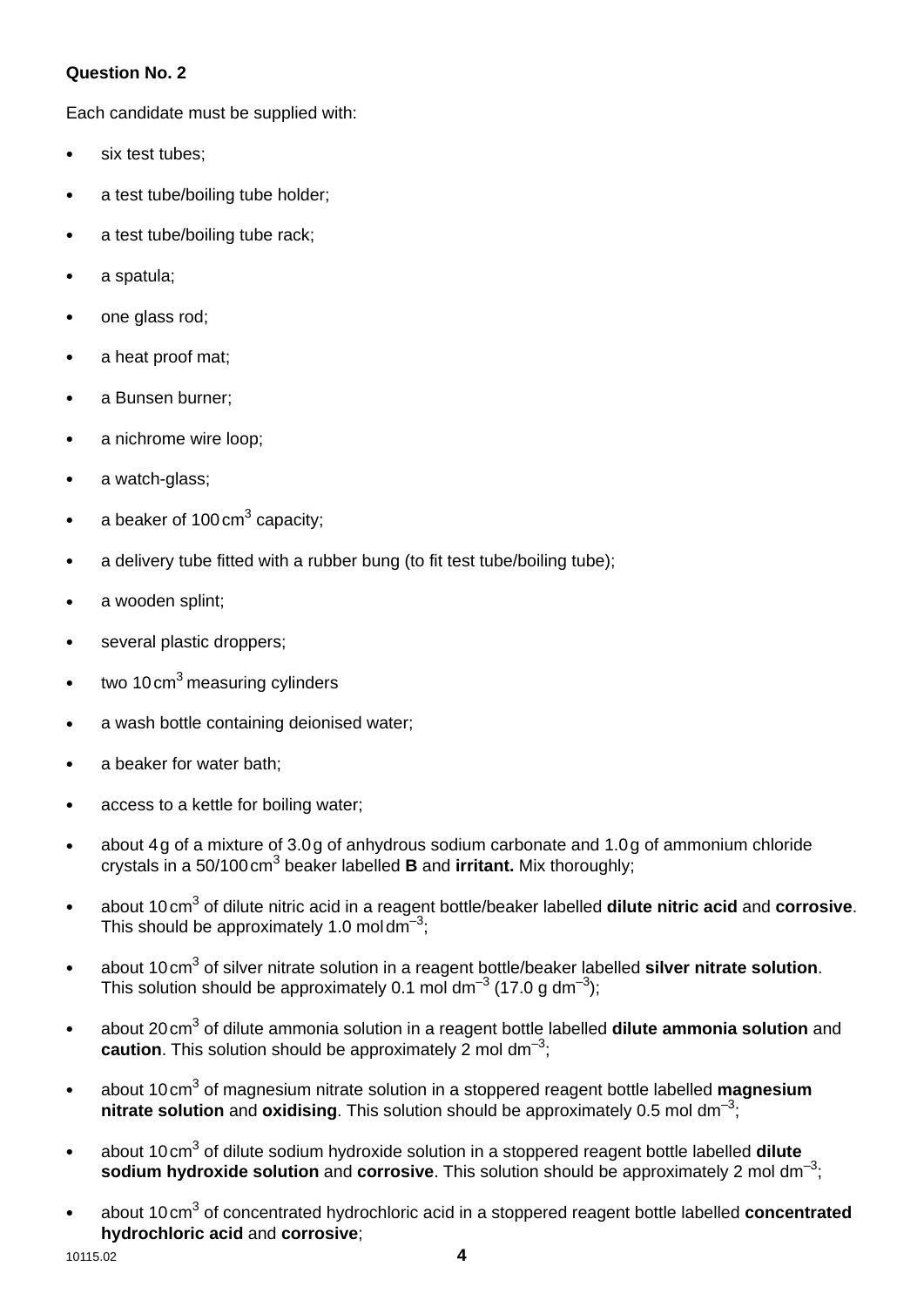- about 10 cm<sup>3</sup> of ethanoic acid solution in a stoppered sample bottle labelled **C**. This solution should be approximately 1 mol dm<sup>-3</sup>;
- Universal Indicator paper (Johnson's pH 1–11);
- about 10 cm<sup>3</sup> of a saturated solution of calcium hydroxide in a reagent bottle/beaker labelled **limewater**;
- about 10 cm<sup>3</sup> of acidified potassium dichromate(VI) solution in a stoppered reagent bottle labelled **acidified potassium dichromate solution** and **caution**. This solution should be approximately 0.1 mol dm<sup>-3</sup>, made by dissolving 30 g of potassium dichromate(VI) in 100 cm<sup>3</sup> of 1 mol dm<sup>-3</sup> sulfuric acid and made up to 1 dm $3$  with deionised water;
- about 2 g of anhydrous sodium carbonate in a stoppered reagent bottle labelled **anhydrous sodium carbonate** and **caution**.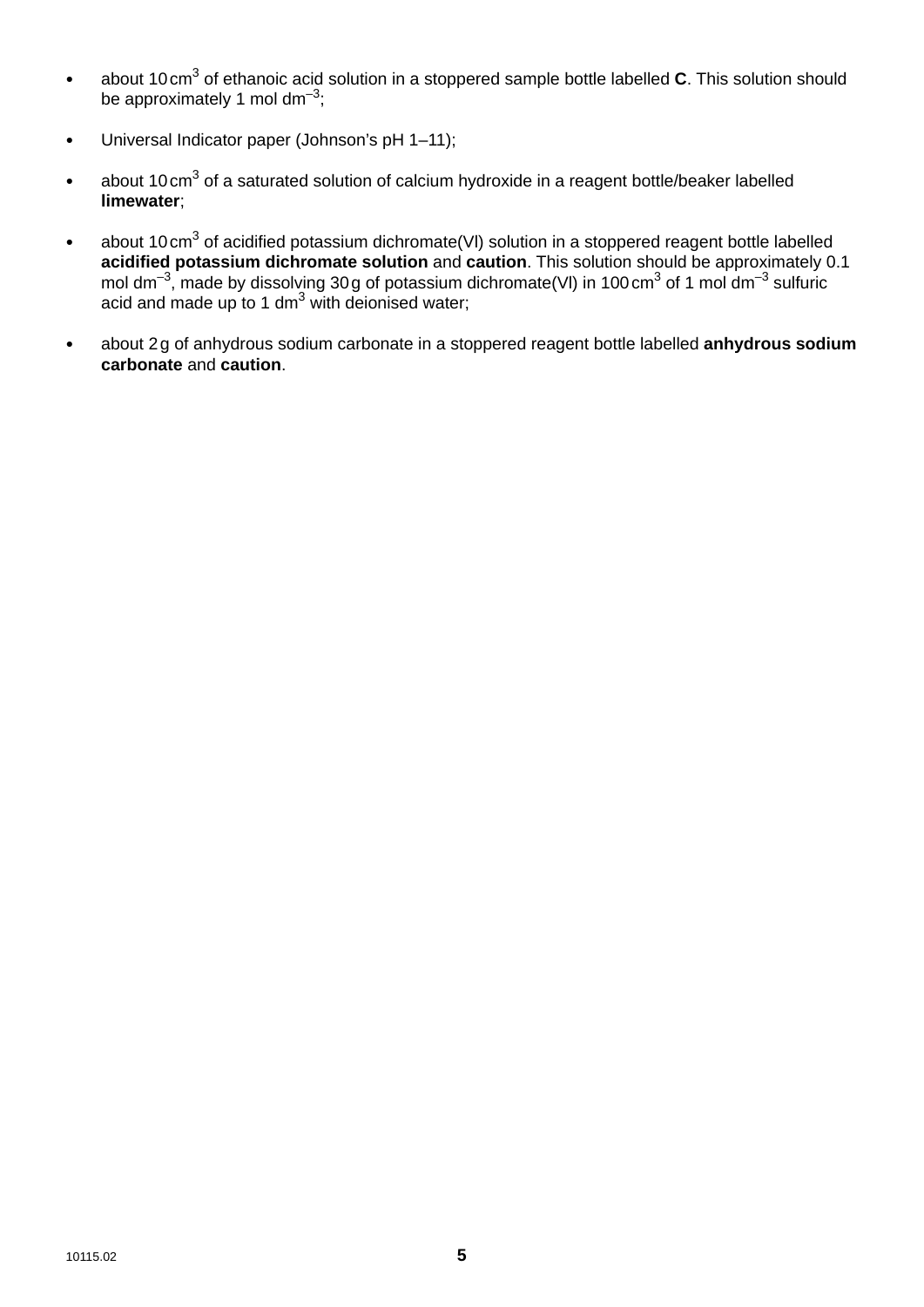| <b>Chemical</b>             | <b>Notes</b>                                                                                                            | <b>Emergency action</b>                                                                                                                                                                                                                                                                                                  |  |
|-----------------------------|-------------------------------------------------------------------------------------------------------------------------|--------------------------------------------------------------------------------------------------------------------------------------------------------------------------------------------------------------------------------------------------------------------------------------------------------------------------|--|
| Hydrochloric acid           | Solutions less<br>than 2.7 M are<br>not classified as<br>hazardous.                                                     | See standard procedure on Hazcard E.                                                                                                                                                                                                                                                                                     |  |
| $(0.1 \text{ mol dm}^{-3})$ |                                                                                                                         | In the eye – flood the eye with gently-running tap water for<br>10 minutes. See a doctor.                                                                                                                                                                                                                                |  |
|                             | See Hazcard 47A.<br>Wear eye<br>protection.                                                                             | Swallowed – do no more than wash out the mouth with<br>water. Do not induce vomiting. Sips of water may help cool<br>the throat and help keep the airway open. See a doctor.                                                                                                                                             |  |
|                             |                                                                                                                         | Spilt on the skin or clothing – remove contaminated<br>clothing. Especially with concentrated acid, quickly use a<br>dry cloth or paper towel to wipe as much liquid as possible<br>off the skin. Then drench the skin with plenty of water. If a<br>large area is affected or blistering occurs, see a doctor.          |  |
|                             |                                                                                                                         | Spilt on the floor, bench, etc. - wipe up small amounts<br>with a damp cloth and rinse it well. For larger amounts,<br>and especially for (moderately) concentrated acid, cover<br>with mineral absorbent (e.g, cat litter) and scoop into a<br>bucket. Neutralise with sodium carbonate. Rinse with<br>plenty of water. |  |
| Sodium hydroxide            | <b>IRRITANT</b>                                                                                                         | See standard procedure on Hazcard E.                                                                                                                                                                                                                                                                                     |  |
| $(0.1 \text{ mol dm}^{-3})$ | Irritating to the<br>eyes and skin.                                                                                     | In the eye – flood the eye with gently-running tap water for<br>at least 20 minutes. See a doctor. If a visit to hospital is<br>necessary, continue washing the eye during the journey in<br>an ambulance.                                                                                                               |  |
|                             |                                                                                                                         | Swallowed – do no more than wash out the mouth with<br>water. Do not induce vomiting. Sips of water may help cool<br>the throat and help keep the airway open. See a doctor.                                                                                                                                             |  |
|                             |                                                                                                                         | Spilt on the skin or clothing - remove contaminated<br>clothing. Drench the skin with plenty of water. If a large<br>area is affected or blistering occurs, see a doctor.                                                                                                                                                |  |
|                             |                                                                                                                         | Spilt on the floor, bench, etc. - wipe up small amounts<br>with a damp cloth and rinse it well. For larger amounts,<br>and especially for (moderately) concentrated solutions,<br>cover with mineral absorbent (e.g. cat litter) and scoop<br>into a bucket. Neutralise with citric acid. Rinse with plenty<br>of water. |  |
| Phenolphthalein             | Not classified as<br>hazardous but<br>should<br>be used with<br>caution. Skin<br>contamination<br>should be<br>avoided. | In the eye – flood the eye with gently-running tap water for<br>at least 10 minutes. See a doctor.                                                                                                                                                                                                                       |  |
|                             |                                                                                                                         | Swallowed – do no more than wash out the mouth with<br>water. Do not induce vomiting. Sips of water may help cool<br>the throat and help keep the airway open. See a doctor.                                                                                                                                             |  |
|                             |                                                                                                                         | Spilt on the skin or clothing – remove contaminated<br>clothing. Wash off the skin with soap and plenty of water.<br>Rinse contaminated clothing.                                                                                                                                                                        |  |
|                             |                                                                                                                         | Spilt on the floor, bench, etc. $-$ wipe up with a damp cloth<br>and rinse it well.                                                                                                                                                                                                                                      |  |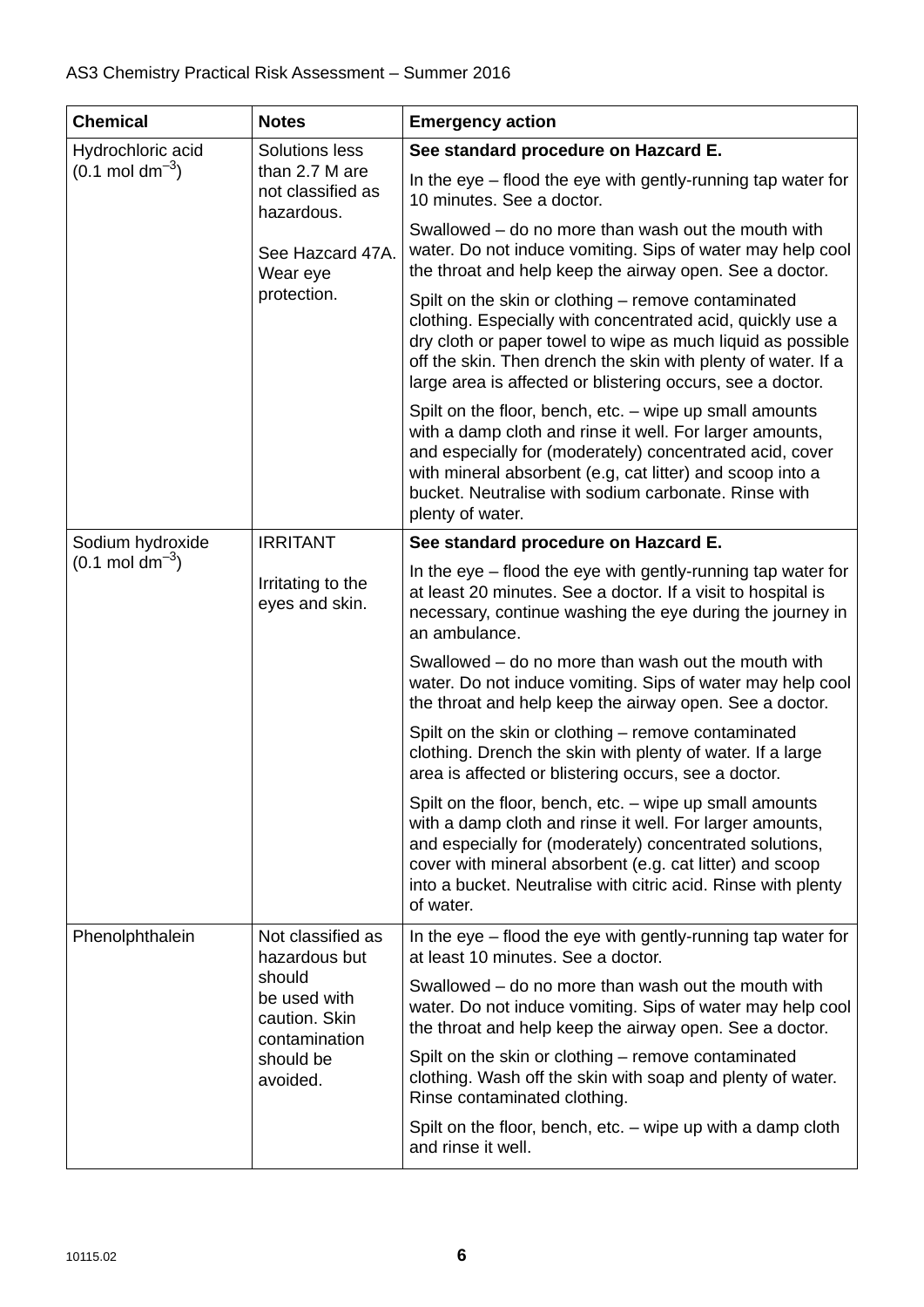| <b>Chemical</b>               | <b>Notes</b>                                                                                                                                                                                        | <b>Emergency action</b>                                                                                                                                                                                                                                                                                                   |
|-------------------------------|-----------------------------------------------------------------------------------------------------------------------------------------------------------------------------------------------------|---------------------------------------------------------------------------------------------------------------------------------------------------------------------------------------------------------------------------------------------------------------------------------------------------------------------------|
| Anhydrous sodium<br>carbonate | <b>IRRITANT.</b><br>See Hazcard<br>95A.<br>Irritating to<br>the eyes. The<br>anhydrous<br>solid presents a<br>greater risk as it<br>is finely powdered<br>whereas the<br>hydrate is<br>crystalline. | In the eye – flood the eye with gently-running tap water for<br>10 minutes. See a doctor if pain persists.                                                                                                                                                                                                                |
|                               |                                                                                                                                                                                                     | Swallowed – do no more than wash out the mouth with<br>water. Do not induce vomiting. Sips of water may help cool<br>the throat and help keep the airway open. See a doctor.                                                                                                                                              |
|                               |                                                                                                                                                                                                     | Spilt on the skin or clothing – brush solid off contaminated<br>clothing. Rinse clothing or the skin as necessary.                                                                                                                                                                                                        |
|                               |                                                                                                                                                                                                     | Spilt on the floor, bench, etc. - brush up solid spills, trying<br>to avoid raising dust, then wipe with a damp cloth. Wipe<br>up solution spills with a cloth and rinse it well.                                                                                                                                         |
| Ammonium chloride             | <b>HARMFUL IF</b>                                                                                                                                                                                   | See standard procedure on Hazcard E.                                                                                                                                                                                                                                                                                      |
|                               | SWALLOWED.<br><b>IRRITATING TO</b><br>EYES.                                                                                                                                                         | In the eye – flood the eye with gently-running tap water for<br>10 minutes. See a doctor if pain persists.                                                                                                                                                                                                                |
|                               | See Hazcard 9A.<br>Wear eye<br>protection.                                                                                                                                                          | Swallowed – do no more than wash out the mouth with<br>water. Do not induce vomiting. Sips of water may help cool<br>the throat and help keep the airway open. See a doctor.                                                                                                                                              |
|                               |                                                                                                                                                                                                     | Spilt on the skin or clothing – brush solid off contaminated<br>clothing. Rinse clothing or the skin as necessary.                                                                                                                                                                                                        |
| Nitric acid                   | CORROSIVE.                                                                                                                                                                                          | See standard procedure on Hazcard E.                                                                                                                                                                                                                                                                                      |
| $(0.5 \text{ mol dm}^{-3})$   | OXIDISING.                                                                                                                                                                                          | In the eye – flood the eye with gently-running tap water for<br>10 minutes. See a doctor.                                                                                                                                                                                                                                 |
|                               | See Hazcard 67                                                                                                                                                                                      | Swallowed – do no more than wash out the mouth with<br>water. Do not induce vomiting. Sips of water may help cool<br>the throat and help keep the airway open. See a doctor.                                                                                                                                              |
|                               |                                                                                                                                                                                                     | If chemical splashes on the skin: skin turns yellow on<br>contact and may peel off. If the splashed area is treated<br>correctly with water, peeling will happen gradually over<br>several days. If the contamination is not treated quickly,<br>peeling may be severe and painful. It will require medical<br>attention. |
|                               |                                                                                                                                                                                                     | If spilt in the laboratory - keep others away. Wear eye<br>protection and chemical-resistant gloves. Ventilate the<br>area of the spill as much as possible. Cover with mineral<br>absorbent and clear up into a bucket. Wash the area of<br>the spill thoroughly.                                                        |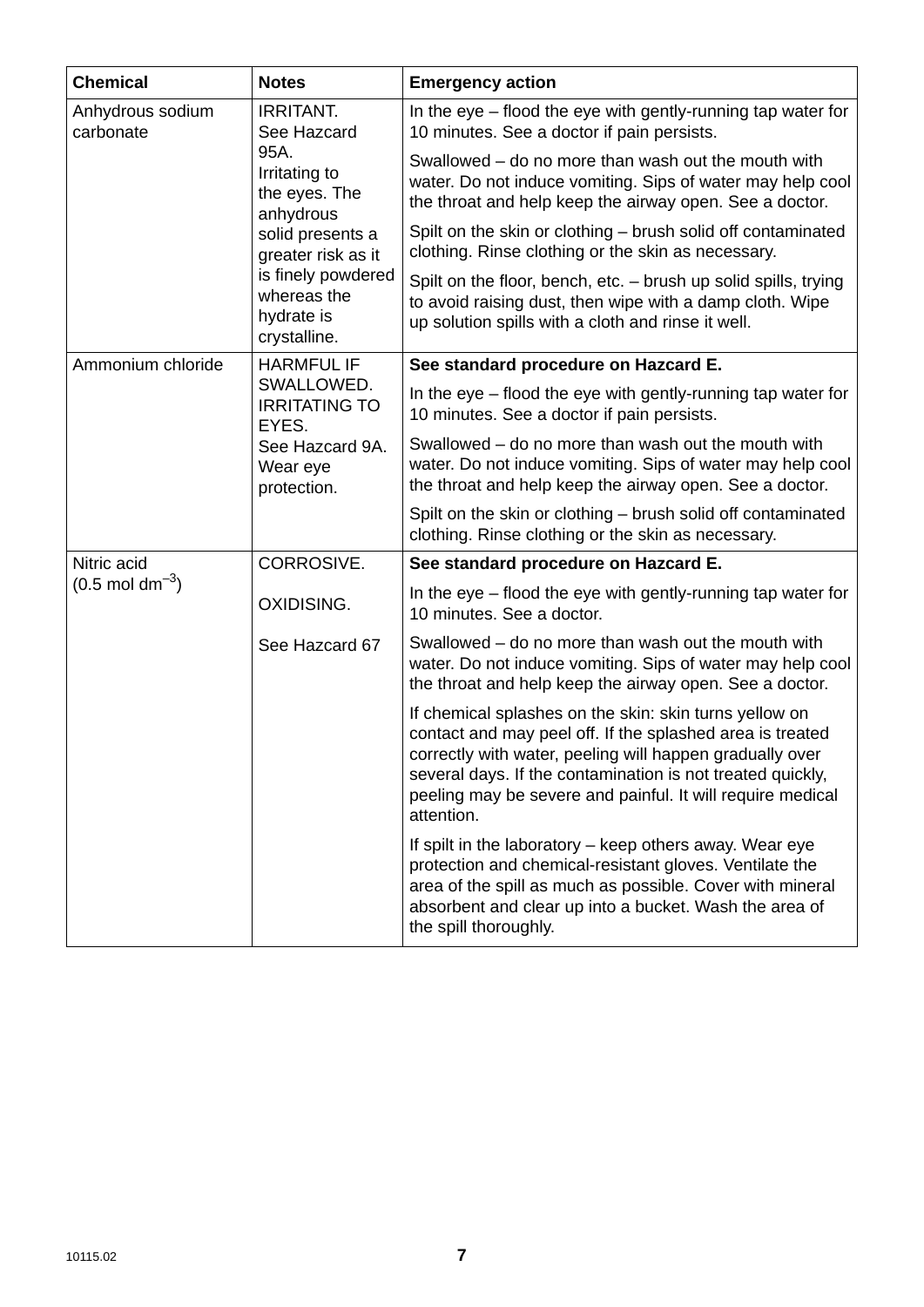| <b>Chemical</b>                                  | <b>Notes</b>                                                                                                                     | <b>Emergency action</b>                                                                                                                                                                                                           |
|--------------------------------------------------|----------------------------------------------------------------------------------------------------------------------------------|-----------------------------------------------------------------------------------------------------------------------------------------------------------------------------------------------------------------------------------|
| Silver nitrate<br>$(0.1 \text{ mol dm}^{-3})$    | Low hazard.                                                                                                                      | In the eye - flood the eye with gently-running tap water for<br>at least 10 minutes. See a doctor.                                                                                                                                |
|                                                  | See Hazcard 44A.<br>Very dilute<br>solutions are<br>adequate for most<br>school work when<br>testing for halides<br>in solution. | Swallowed – do no more than wash out the mouth with<br>water. Do not induce vomiting. Sips of water may help cool<br>the throat and help keep the airway open. See a doctor.                                                      |
|                                                  |                                                                                                                                  | Spilt on the skin or clothing – remove contaminated<br>clothing and rinse it. Wash off the skin with plenty of water.<br>If the silver nitrate produces more than small burns, see a<br>doctor.                                   |
|                                                  |                                                                                                                                  | Spilt on the floor, bench, etc. – wear eye protection and<br>gloves.                                                                                                                                                              |
|                                                  |                                                                                                                                  | Rinse the area with water and wipe up, rinsing repeatedly.<br>Rinse the mop or cloth thoroughly.                                                                                                                                  |
| Ammonia solution<br>$(2 \text{ mol dm}^{-3})$    | <b>IRRITANT.</b><br>Solution is<br><b>CORROSIVE if</b><br>equal or greater<br>in strength than 6<br>mol dm $^{-3}$               | In the eye – flood the eye with gently-running tap water<br>until a first aider arrives. Send the affected person to<br>hospital and ensure that irrigation is continued during the<br>journey. Take steps to ventilate the area. |
|                                                  |                                                                                                                                  | Swallowed – do no more than wash out the mouth with<br>water. Do not induce vomiting. Sips of water may help cool<br>the throat and help keep the airway open. See a doctor.                                                      |
|                                                  | See Hazcard 6.                                                                                                                   | Spilt on the skin or clothing – remove contaminated<br>clothing and rinse it. Wash off the skin with plenty of water.                                                                                                             |
|                                                  |                                                                                                                                  | Spilt on the floor, bench, etc. - wear eye protection and<br>gloves. Rinse the area with water and wipe up, rinsing<br>repeatedly. Rinse the mop or cloth thoroughly. Open all<br>windows and outside doors.                      |
| Magnesium nitrate<br>$(0.1 \text{ mol dm}^{-3})$ | <b>OXIDISING.</b>                                                                                                                | In the eye – flood the eye with gently-running tap water for<br>at least 10 minutes. See a doctor.                                                                                                                                |
|                                                  | Contact with<br>combustible<br>material may<br>cause fire.<br>See Hazcard 59B.                                                   | Swallowed – do no more than wash out the mouth with<br>water. Do not induce vomiting. Sips of water may help cool<br>the throat and help keep the airway open. See a doctor.                                                      |
|                                                  |                                                                                                                                  | Spilt on the skin or clothing – remove contaminated<br>clothing. Wash off the skin with soap and plenty of water.<br>Rinse contaminated clothing.                                                                                 |
|                                                  |                                                                                                                                  | Spilt on the floor, bench, etc. $-$ wipe up with a damp cloth<br>and rinse it well.                                                                                                                                               |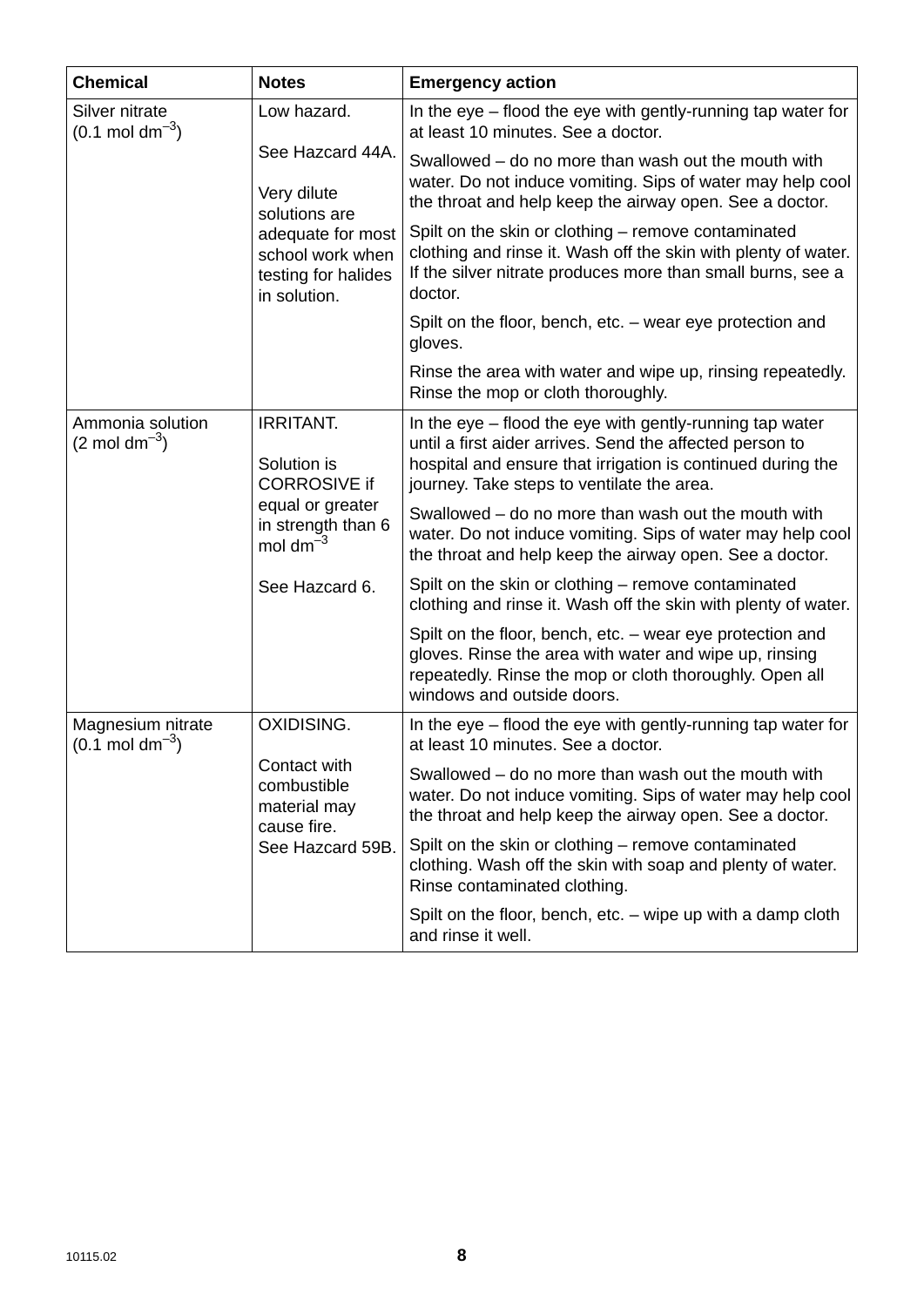| <b>Chemical</b>           | <b>Notes</b>                                                                                                   | <b>Emergency action</b>                                                                                                                                                                                                                                                                                                                                                                                          |
|---------------------------|----------------------------------------------------------------------------------------------------------------|------------------------------------------------------------------------------------------------------------------------------------------------------------------------------------------------------------------------------------------------------------------------------------------------------------------------------------------------------------------------------------------------------------------|
| Sodium hydroxide          | CORROSIVE.                                                                                                     | See emergency procedure on Hazcard E.                                                                                                                                                                                                                                                                                                                                                                            |
| $(2 \text{ mol dm}^{-3})$ | See Hazcard 91.<br>Causes severe<br>burns; it is<br>particularly<br>dangerous to the<br>eyes.<br>Wear goggles. | In the eye – flood the eye with gently-running tap water for<br>at least 20 minutes. See a doctor.                                                                                                                                                                                                                                                                                                               |
|                           |                                                                                                                | Swallowed – do no more than wash out the mouth with<br>water. Do not induce vomiting. Sips of water may help cool<br>the throat and help keep the airway open. See a doctor.                                                                                                                                                                                                                                     |
|                           |                                                                                                                | Spilt on the skin or clothing - remove contaminated<br>clothing and rinse it. Wash off the skin with plenty of water.<br>If the silver nitrate produces more than small burns, see a<br>doctor.                                                                                                                                                                                                                  |
|                           |                                                                                                                | Spilt on the floor, bench, etc. - wear eye protection<br>and gloves. Wipe up small amounts with a damp cloth<br>and rinse it well. For larger amounts, and especially for<br>(moderately) concentrated solutions, cover with mineral<br>absorbent (e.g. cat litter) and scoop into a bucket.<br>Neutralise with citric acid. Rinse with plenty of water.                                                         |
| Concentrated              | CORROSIVE.                                                                                                     | See emergency procedure on Hazcard E.                                                                                                                                                                                                                                                                                                                                                                            |
| hydrochloric acid.        | See Hazcard 47A.<br>Wear goggles.<br>Use a fume<br>cupboard.<br>Wear disposable<br>nitrile gloves.             | In the eye – flood the eye with gently-running tap water for<br>at least 10 minutes. See a doctor.                                                                                                                                                                                                                                                                                                               |
|                           |                                                                                                                | Vapour breathed in – remove to fresh air.                                                                                                                                                                                                                                                                                                                                                                        |
|                           |                                                                                                                | Swallowed – do no more than wash out the mouth with<br>water. Do not induce vomiting. Sips of water may help cool<br>the throat and help keep the airway open. See a doctor.                                                                                                                                                                                                                                     |
|                           |                                                                                                                | Spilt on the skin or clothing – remove contaminated<br>clothing and rinse it. Wash off the skin with plenty of water.<br>If the silver nitrate produces more than small burns, see a<br>doctor.                                                                                                                                                                                                                  |
|                           |                                                                                                                | Spilt on the floor, bench, etc. – for release of gas,<br>consider the need to evacuate the laboratory and open all<br>windows. For large spills, and especially for (moderately)<br>concentrated acid, cover with mineral absorbent (e.g. cat<br>litter) and scoop into a bucket. Neutralise with sodium<br>carbonate. Rinse with plenty of water. Wipe up small<br>amounts with a damp cloth and rinse it well. |
| Potassium dichromate      | TOXIC.                                                                                                         | See emergency procedure on Hazcard E.                                                                                                                                                                                                                                                                                                                                                                            |
|                           | OXIDISING.                                                                                                     | In the eye – flood the eye with gently-running tap water for<br>at least 20 minutes. See a doctor.                                                                                                                                                                                                                                                                                                               |
|                           | See Hazcard 78.<br>Toxic by inhalation<br>or if swallowed.                                                     | Swallowed - do no more than wash out the mouth with<br>water. Do not induce vomiting. Sips of water may help cool<br>the throat and help keep the airway open. See a doctor.                                                                                                                                                                                                                                     |
|                           | It may cause<br>sensitization<br>and/or ulcers<br>in contact with<br>the skin. It may                          | Spilt on the skin or clothing – remove contaminated<br>clothing and rinse it. Wash off the skin with plenty of water.<br>Spilt on the floor, bench, etc. - wear eye protection and<br>gloves.                                                                                                                                                                                                                    |
|                           | cause cancer by<br>inhalation.                                                                                 | Scoop up the solid. Rinse the area with water and wipe<br>up, rinsing repeatedly. Rinse the mop or cloth thoroughly.                                                                                                                                                                                                                                                                                             |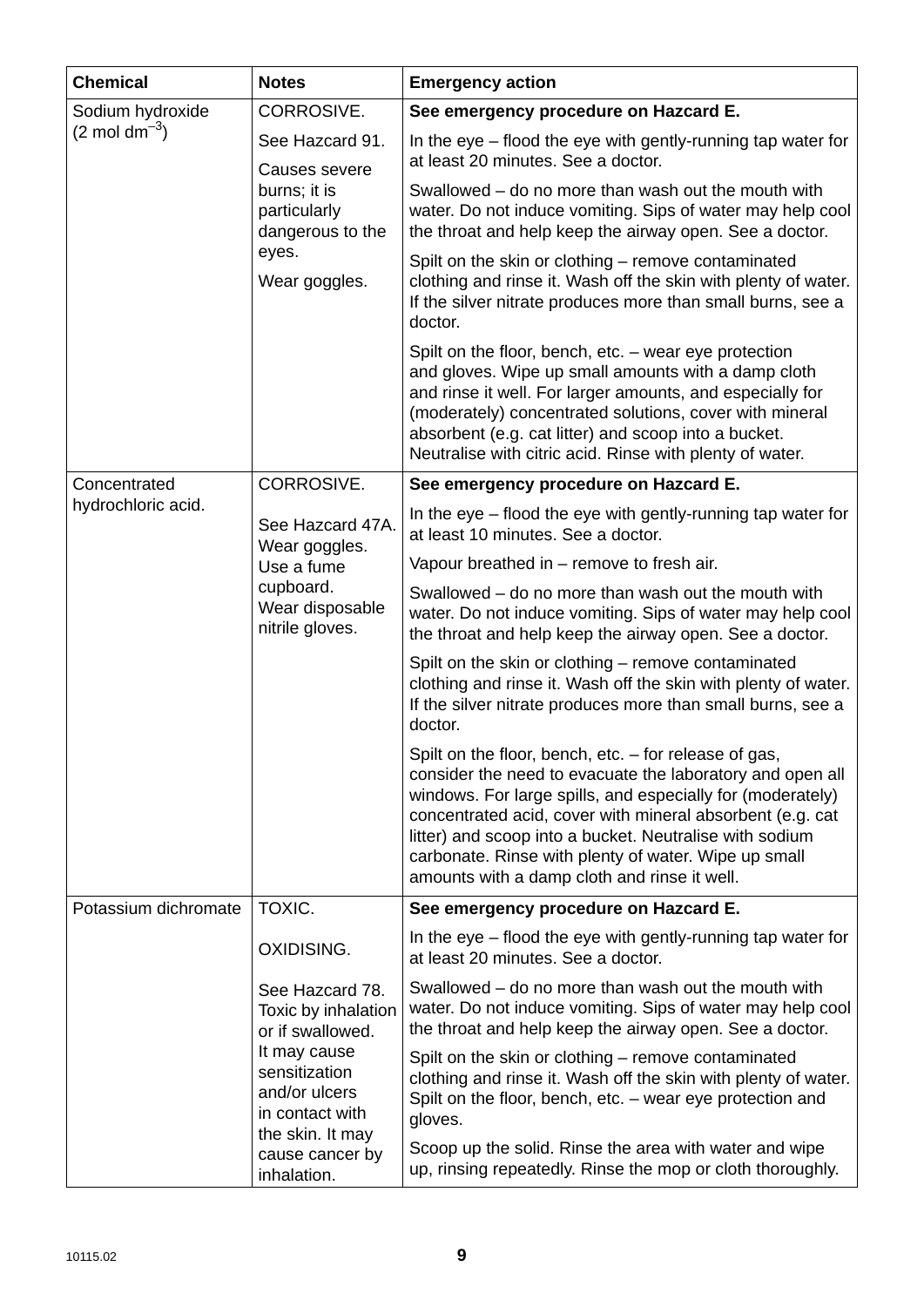| <b>Chemical</b>             | <b>Notes</b>                                           | <b>Emergency action</b>                                                                                                                                                                   |
|-----------------------------|--------------------------------------------------------|-------------------------------------------------------------------------------------------------------------------------------------------------------------------------------------------|
| Ethanoic acid               | Low hazard                                             | In the eye – flood the eye with gently-running tap water for<br>at least 10 minutes. See a doctor.                                                                                        |
| $(1.0 \text{ mol dm}^{-3})$ | It may still cause<br>harm in the eyes<br>or in a cut. | Vapour breathed in – remove to fresh air. Call a doctor if<br>breathing is difficult.                                                                                                     |
|                             |                                                        | Swallowed – do no more than wash out the mouth with<br>water. Do not induce vomiting. Sips of water may help cool<br>the throat and help keep the airway open. See a doctor.              |
|                             |                                                        | Spilt on the skin or clothing – remove contaminated<br>clothing. Drench the skin with plenty of water. If a large<br>area is affected or blistering occurs, see a doctor.                 |
|                             |                                                        | Spilt on the floor, bench, etc. – wipe up small amounts<br>with a damp cloth and rinse it well.                                                                                           |
|                             |                                                        | For larger spills, and especially for (moderately)<br>concentrated acid, cover with mineral absorbent (e.g. cat)<br>litter) and scoop into a bucket. Neutralise with sodium<br>carbonate. |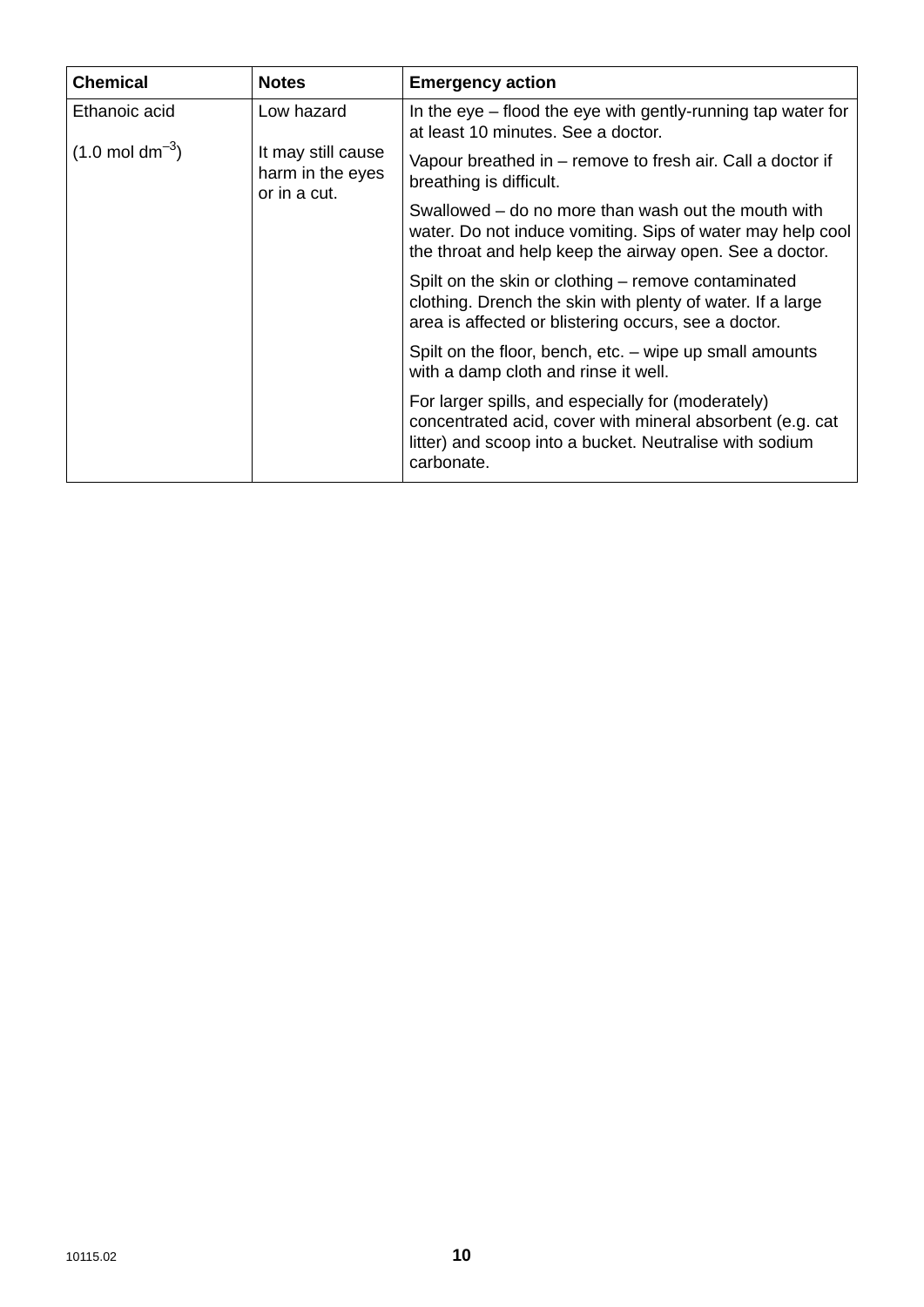

**ADVANCED SUBSIDIARY (AS) General Certificate of Education 2016**

## **Chemistry**

Assessment Unit AS 3

*Practical Assessment*

Practical Booklet A

**[AC133]**

**TUESDAY 10 MAY**

# **Confidential Instructions to the Supervisor of the Practical Examination**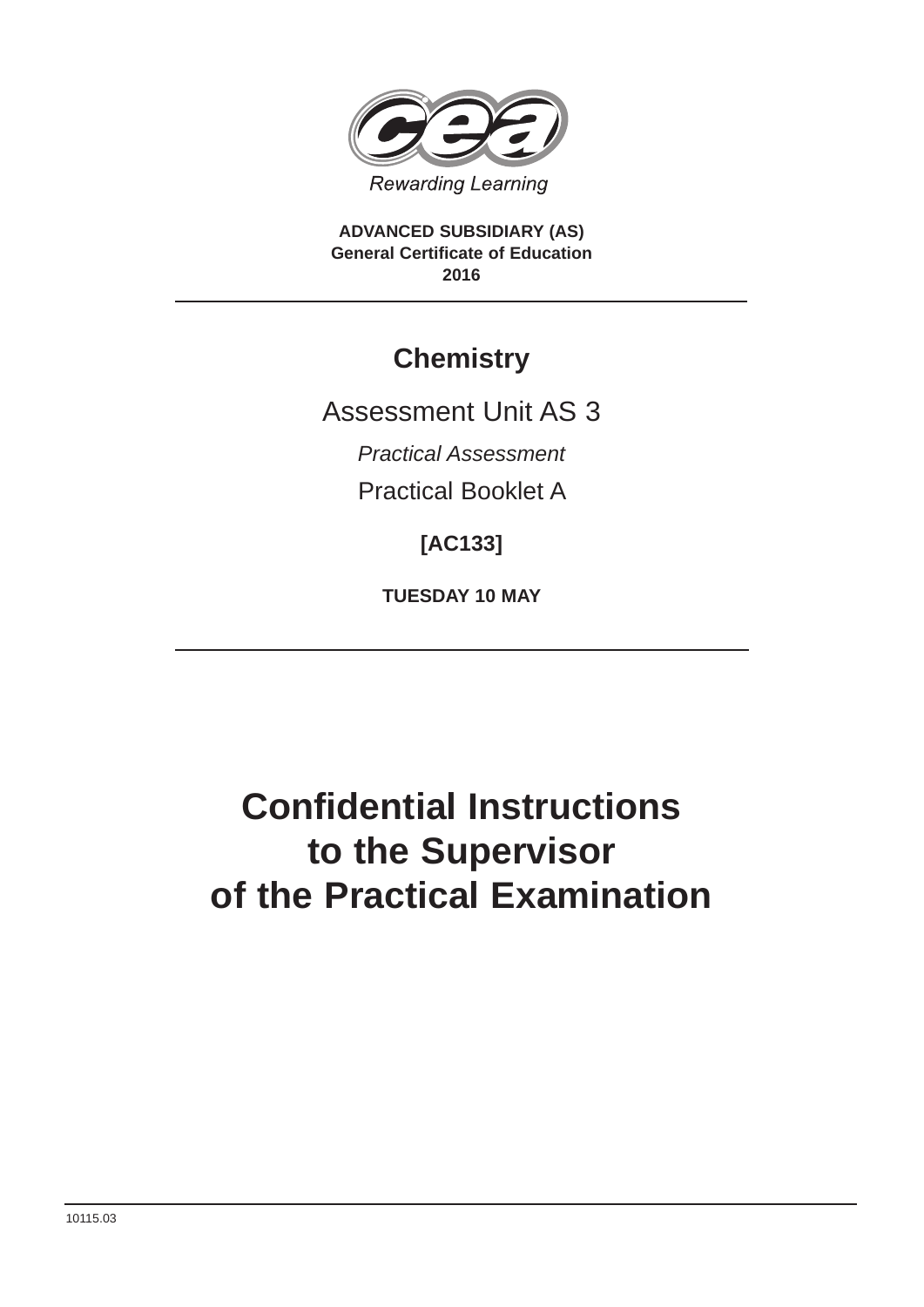#### **INSTRUCTIONS TO THE SUPERVISOR OF THE PRACTICAL EXAMINATION**

#### **General**

- **1.** The instructions contained in this document are for the use of the Supervisor **and are strictly confidential**. Under no circumstances may information concerning apparatus or materials be given before the examination to a candidate or other unauthorised person.
- **2.** In a centre with a large number of candidates it may be necessary for two or more examination sessions to be organised. **It is the responsibility of the schools to ensure that there should be no contact between candidates taking each session.**
- **3.** A suitable laboratory must be reserved for the examination and kept locked throughout the period of preparation. Unauthorised persons not involved in the preparation for the examination must not be allowed to enter. Candidates must not be admitted until the specified time for commencement of the examination.
- **4.** The Supervisor must ensure that the solutions provided for the candidates are of the nature and concentrations specified in the Apparatus and Materials List.
- **5. The Supervisor is to be granted access to the Teacher's Copy of Practical Booklet A on Thursday 5 May 2015.** The Supervisor is asked to check, at the earliest opportunity, that the experiments and tests in the question paper may be completed satisfactorily using the apparatus, materials and solutions that have been assembled. **This question paper must then be returned to safe custody** at the earliest possible moment after the Supervisor has ensured that all is in order. **No access to the question paper should be allowed before 5 May 2015.**
- **6.** Centres may need to carry out multiple sessions to accommodate all their candidates sitting Practical Booklet A in a laboratory. Supervision must take place from 30 minutes after the scheduled starting time of the examination, as set out in the timetable, until the time when the candidate(s) begin(s) their examination(s). This is in order to ensure that there is no contact with other candidates. The centre must appoint a member of staff from the centre to supervise the candidate(s) at all times while he/she is on the premises.
- **7.** Pipettes and burettes should be checked before the examination, and there should be an adequate supply of spare apparatus in case of breakages. The Apparatus and Materials List should be regarded as a minimum and there is no objection to candidates being supplied with more than the minimum amount of apparatus and materials.
- **8. Candidates may not use text books and laboratory notes for reference during the examination, and must be informed of this beforehand.**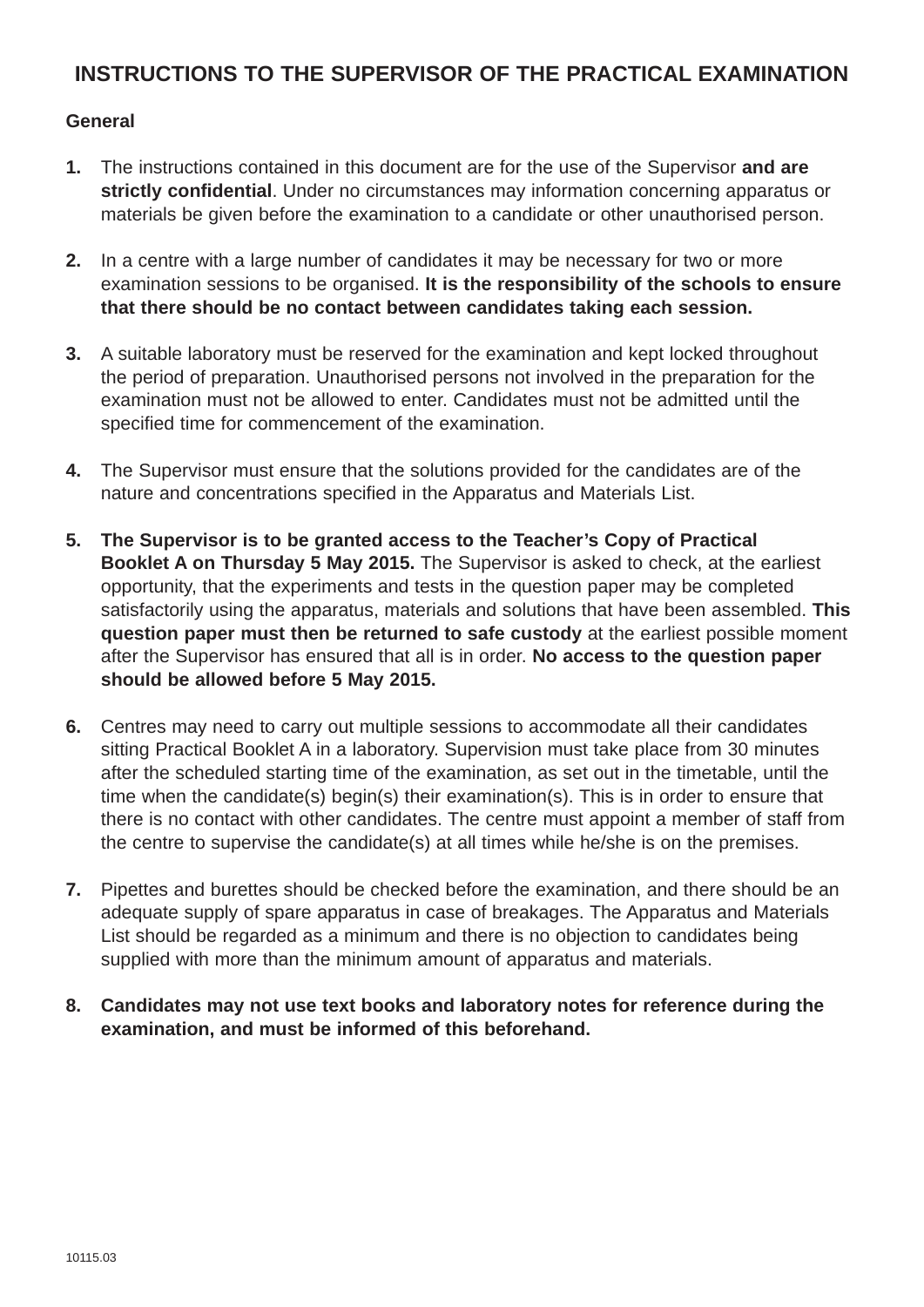- **9.** Clear instructions must be given by the Supervisor to all candidates at the beginning of the examination concerning appropriate safety procedures and precautions. Supervisors are also advised to remind candidates that all substances in the examination must be treated with caution. **Only those tests specified in the question paper should be attempted. Candidates must not attempt any additional confirmatory tests**. Anything spilled on the skin should be washed off immediately with plenty of water. The use of appropriate eye protection is essential.
- **10.** Supervisors are reminded that they may not assist candidates during the examination. However if, in the opinion of the Supervisor, a candidate is about to do something which may endanger him/herself or others, the Supervisor should intervene. A full written report must be sent to CCEA at once.
- **11.** Upon request, a candidate may be given additional quantities of materials (answer paper, reagents and unknowns) without penalty. No notification need be sent to CCEA.
- **12.** The examination room must be cleared of candidates immediately after the examination.
- **13.** No materials will be supplied by CCEA.